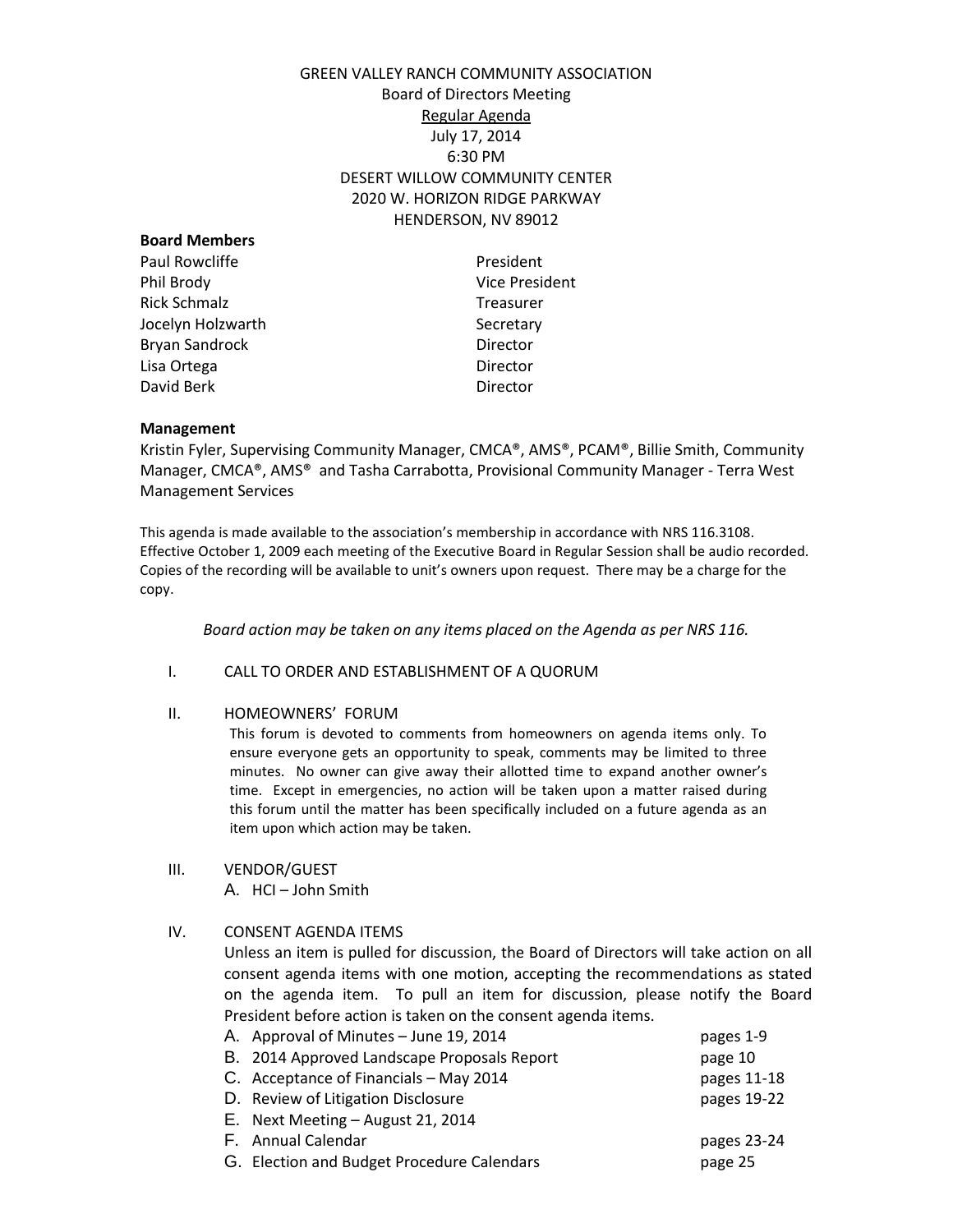- H. Priorities/Goals **page 26**
- I. Reserve Expense Report **pages 27-28**
- J. 2014 Pending Reserve Projects page 29
- K. 2015 Reserve Projects **Example 20** page 30

VII. NEW BUSINESS

- V. FINANCIAL REVIEW
	- A. Treasurers Report

# VI. UNFINISHED BUSINESS

- A. Seeking a firm to survey residents on various topics such as Community Events, Committee Participation, Preferred Communication Channels, Resident Satisfaction, Resident Priorities, etc. – Motion/Discuss/Review the approval of RFP for seeking a firm for survey (Schmalz) page 31
	- 1. Consumer Opinion Services **pages 32-36**
	- 2. BW Research Partnership pages 37-40
		-
	- 3. Springboard pages 41-48
	- 4. Not in the 2014 Budget when information comes in and if the board decides to continue it is to be paid out of Operating 6458 Social and it may be over budget
- B. Painting of mailboxes Review the development management has done in regards to surveying the mailboxes and submitting work orders (Schmalz)

pages 49-60

- 1. Mailboxes have been photographed.
- 2. Locations have been documented.
- 3. Management is working on the work orders to USPS
- C. Develop an RFP for an HOA management consultant and management contract (Brody/Berk)
- D. Adding new BBQ to parks Motion/Discuss/Review to approve for new BBQ for parks without BBQ (Board) page 61
	- 1. Bob Fix It \$2,281.80 pages 62-71 2. Intertex - \$3,540.00 pages 72-76
	- 3. MK House \$3,150.00 pages 77-90
	- 4. Nigro \$4,953.15 pages 91-93
	- 5. Not in the 2014 Budget if approved to be paid out of Operating 6375 Parks and added to the next Reserve Study
- E. Collection Policy Motion/Discuss/Review to approve the adding in an amount of fines in collection policy (Board) pages 94-99
	- 1. Board requested at the last executive meeting to add in an amount for violations
- F. GIS Mapping- Motion/Discuss/Review of opening sealed bids and possible approval of the GIS mapping (Ortega) page 100
	- 1. Management is obtaining sealed bids
- G. Response from Jaramillo on the Doggie Bag costs Demand Letter Motion/Discuss/Review to approve action in regards to the doggie bag costs (Sandrock) pages 101-103
- H. Abatement and Right to Entry Policy Motion/Discuss/Review to approve the Abatement and Right to Entry Policy(Sandrock) pages 104-107
- I. Retention Policy Motion/Discuss/Review to approve retention policy (Sandrock)
- J. Amnesty Program Motion/Discuss/Review to approve Amnesty Program (Sandrock) pages 108-110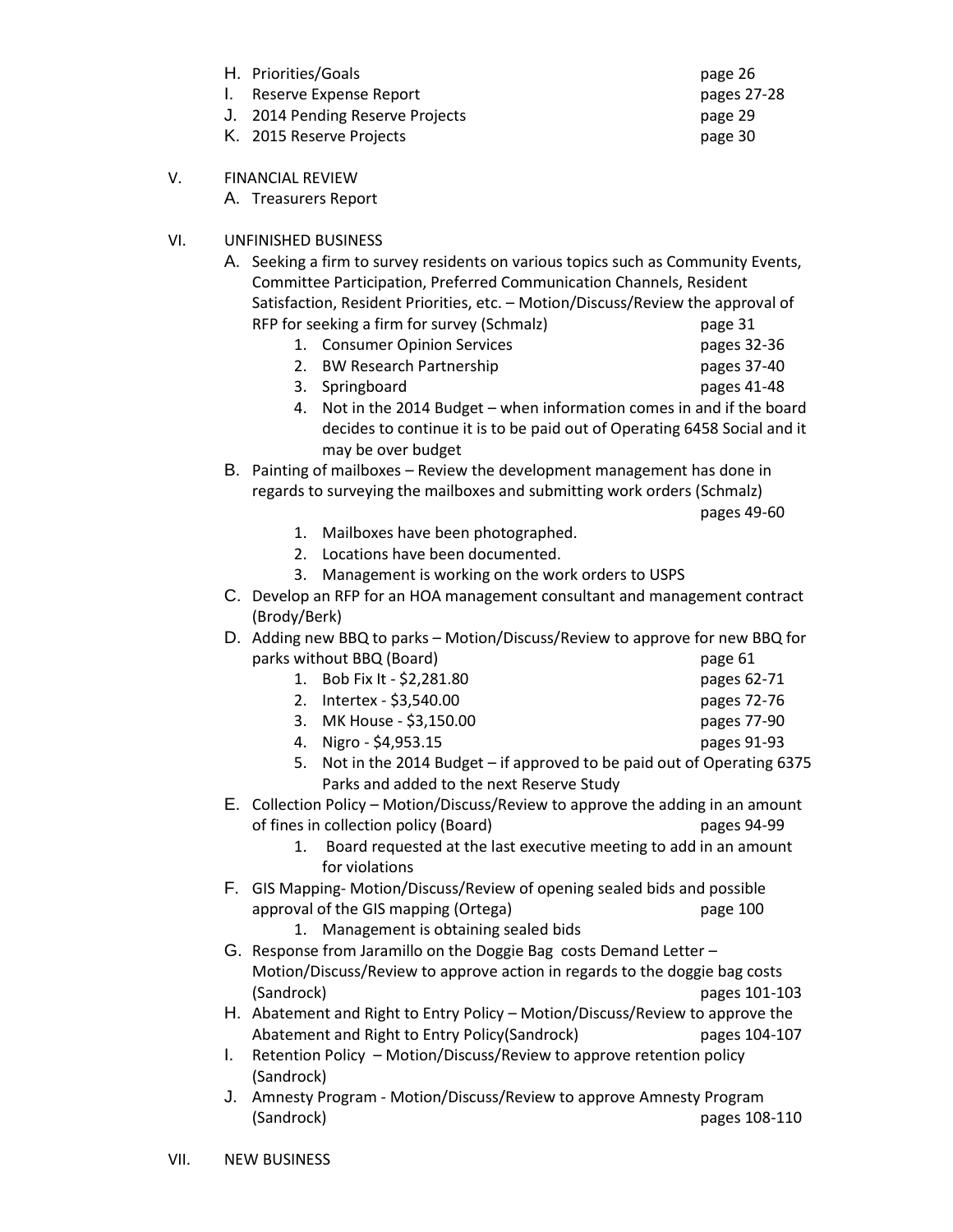- A. Pest Control Contract Motion/Discuss/Review to approve RFP to bid out pest control (Sandrock) pages 111-122
- B. Workshops Motion/Discuss/Review to schedule workshops for collection policy, management RFP, Meeting Madness and collection contract (Management)
	- 1. Collection Policy tentative, Wednesday, August  $6<sup>th</sup>$  at 6:30pm
	- 2. Management RFP
	- 3. Collection Contract/Fees tentative, Wednesday, August 6<sup>th</sup> at 6:30pm
	- 4. Meeting Madness tentative, Wednesday, August  $20<sup>th</sup>$  at 6:30pm
- C. Reserve Study Motion/Discuss/Review to select a vendor and level of study (Sandrock) pages 123-125
	- 1. Not is the 2014 Budget if approved to be paid out of Operating and it will be over budget
- D. Park Pro Audit of the Parks Motion/Discuss/Review to approve the audits of

| 1.                                                                          | <b>Bobtail Circle Park</b>         | pages 126-132 |
|-----------------------------------------------------------------------------|------------------------------------|---------------|
| 2.                                                                          | Josh Stevens Park                  | pages 133-141 |
| 3.                                                                          | Strawberry Hill Park               | pages 142-149 |
| 4.                                                                          | Cozy Hill Park                     | pages 150-157 |
| 5.                                                                          | Summerwood Circle Park             | pages 158-164 |
| 6.                                                                          | Wingbrook Avenue Park              | pages 165-172 |
|                                                                             | 7. Friendship Park                 | pages 173-181 |
|                                                                             | 8. Summit Ridge Lane Park          | pages 182-188 |
|                                                                             | 9. Camelback Ridge Ave Park        | pages 189-194 |
|                                                                             | 10. Summary (Sandrock)             | pages 195-197 |
| E. RSI V Cuts in Phase 1 – Motion/Discuss/Review the approval of work order |                                    |               |
|                                                                             | 140226-A for 5 V cuts (Management) | pages 198-203 |

- 1. This would come out of Reserves CID 208.1006
	- 2. During stucco repair, it was noticed this area was previously repaired with stucco.
- F. Fountain Hills ARC for new fountains Motion/Discuss/Review the approval of new fountains at both entries (Management) pages 204-209
	- 1. ARC Committee reviewed and recommends approval
- VIII. INFORMATIONAL/UPDATES
	- A. Update of electrical engineer on Motion/Discuss/Review to approve site plan to bid out electrical work
		- 1. installing lighting on the trail across from Friendship Park
		- 2. Repairing the lighting at the rest stops, palms and trails south side of Paseo Verde
	- B. Asphalting the trail across from Friendship Park Update
	- C. Drinking Fountain Update
	- D. Replace the playground equipment and padding at Friendship Park- Reserve CID 1301.1305 and 1302.1306 (Holzwarth)
	- E. Red Curbs Currently working with City of Henderson and Legal counsel to come up with an agreement and work through some noticeable issues within the community
	- F. Return Mail
- IX. COMMITTEE REPORTS
	- A. Newsletter/Website/Web Portal
	- B. Landscape **pages 210-211**
	- C. Architectural